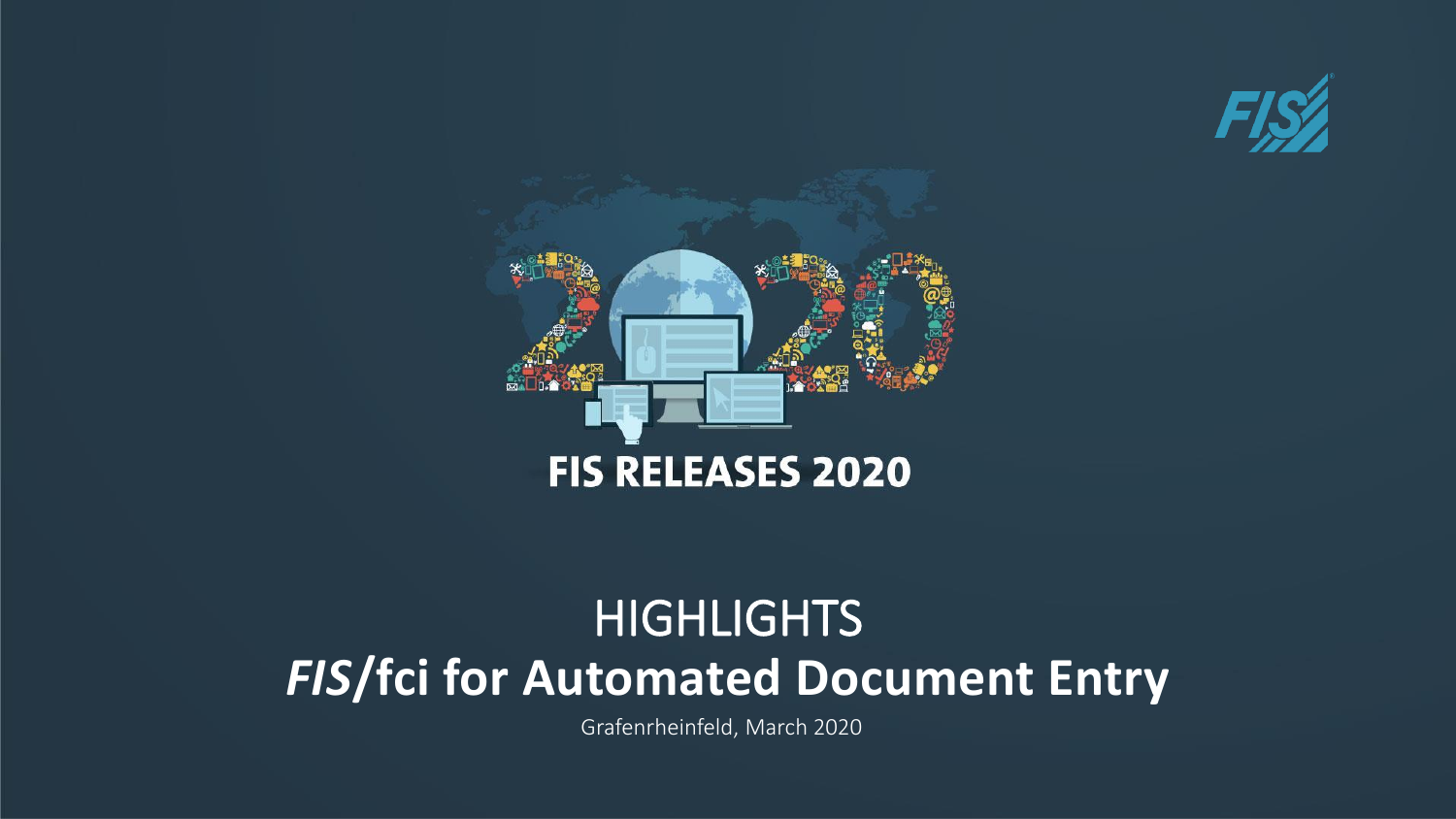## **RELEASE HIGHLIGHTS** *FIS***/fci NOTE**

The specifications and information by FIS Informationssysteme und Consulting GmbH contained in this document are without obligation and non-binding. The information represents only an extract and reflects the current status. FIS expressly reserves the right to make subsequent changes to these specifications and information.

The specifications and information in this document represent confidential information of FIS and must be kept secret by the receiver. In particular, the passing on of these specifications and information to third parties is prohibited.

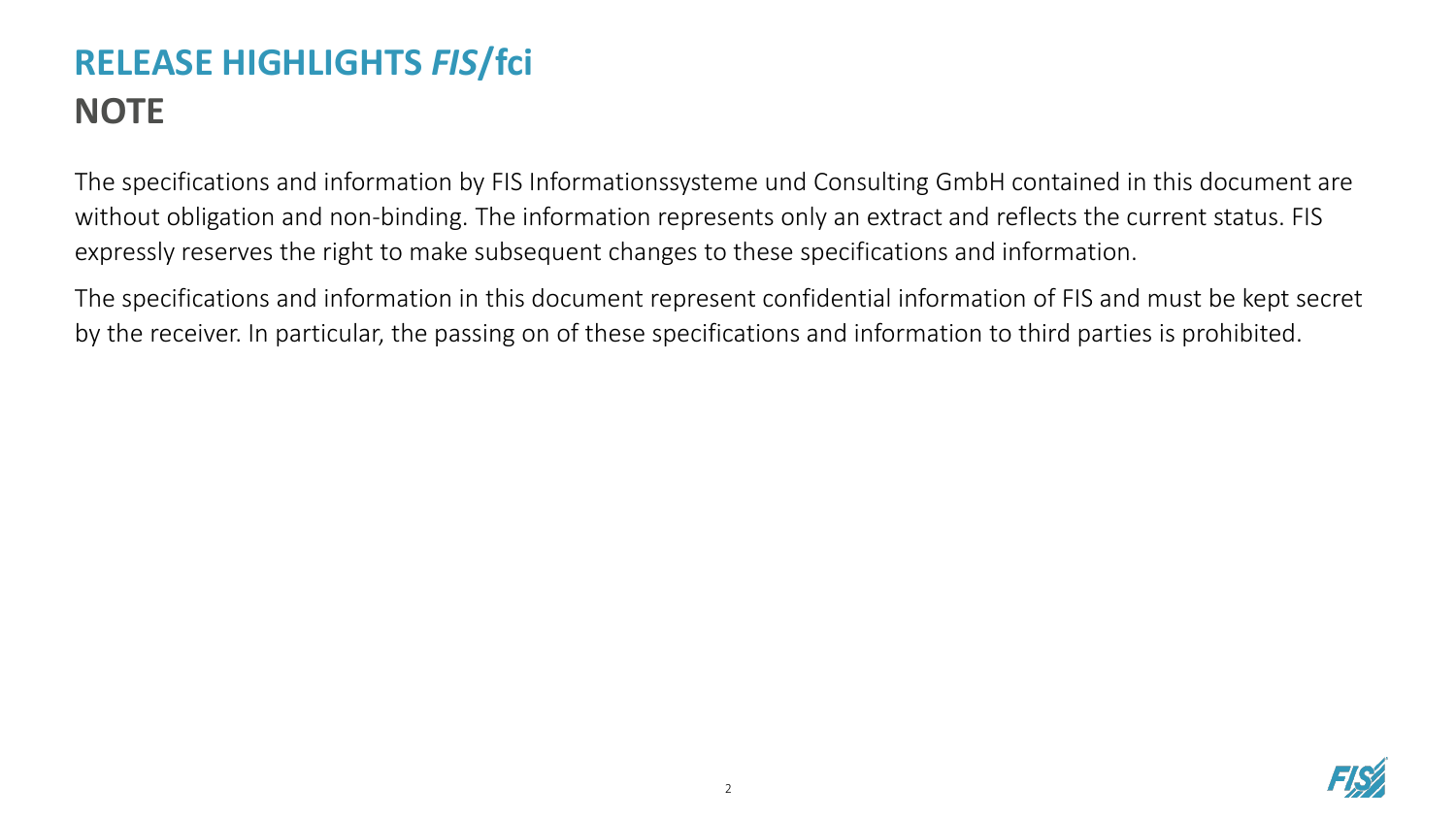### **RELEASE HIGHLIGHTS** *FIS***/fci THE APPLICATION AND ITS BENEFIT**

The *FIS*/fci optimization as part of *FIS*/edc can be used to automatically enter paper documents or electronic documents, such as PDF documents, in the existing SAP solution. Document characteristics, such as vendor name, address, phone, fax, bank data and tax number, are automatically matched with the master data record in the ERP system.

Excellent recognition rates are achieved using an extensive test methodology. Of course, *FIS*/fci is suitable for all typical documents in companies, such as invoices, order responses, delivery notes and orders.

#### Your benefit:

- Genuine free form recognition
- High recognition rates as from the first invoice
- Self-learning system (knowledge base)
- Vendor recognition > 95%
- Reading of item data
- Automatic check: e.g. art. 14 UstG (sales/purchases tax law); totals, taxes, country-specific requirements, etc.

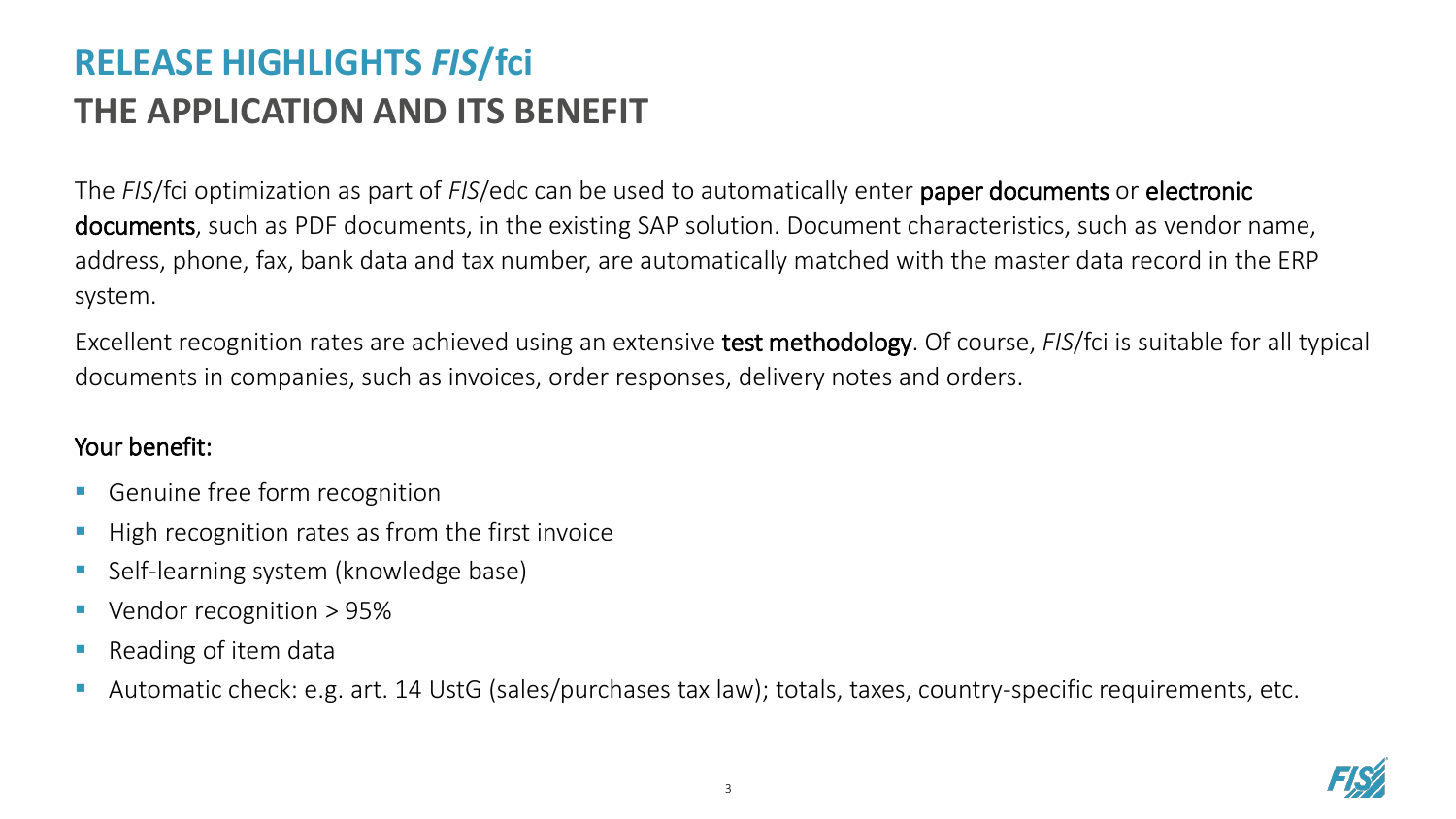### **RELEASE HIGHLIGHTS** *FIS***/fci**

#### **2020 – Latest developments**

#### ▪ *FIS*/fci Process monitor

**.** This new component can be used to monitor and start processes. In an overview, the status of the processes can be monitored and special tasks can be started or restarted in a time-controlled manner. In this way, important processes can be permanently monitored and kept active.

#### **- Additional recognition engine**

▪ To further improve the reading results, the nuance recognition engine is also used. In this way, the recognition rate is further increased.

#### ▪ Web interface for master data

• To avoid authorization problems, master data is transferred via a Web service. In this way, data is no longer transferred via a file system and no authorizations have to be organized.